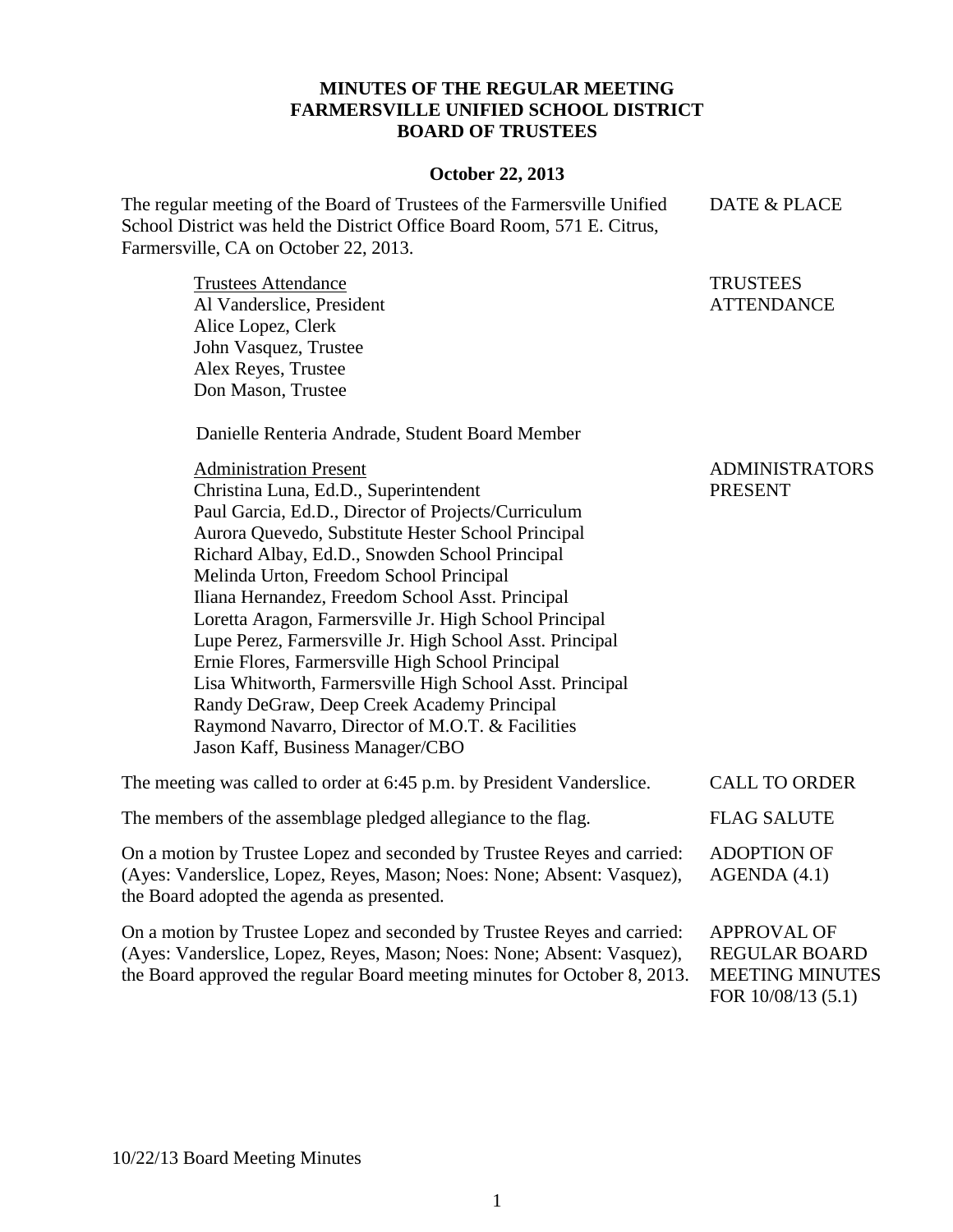On a motion by Trustee Reyes and seconded by Trustee Mason and carried: (Ayes: Vanderslice, Lopez, Reyes, Mason; Noes: None; Absent: Vasquez), the Board approved the released warrants dated: October 2, 2013 in the amount of \$200.00 October 3, 2013 in the amount of \$92,203.42 October 10, 2013 in the amount of \$1,123,221.39 APPROVAL OF RELEASED WARRANTS (5.2) Danielle Renteria Andrade, Student Board member, made an oral report to the Board regarding FHS activities. AWARDS/ PRESENTATIONS (6.1) Valerie Rangel, parent, addressed the Board regarding the food being served to students at the High School. The Board heard comments from the following parents regarding lack of science teachers and computer lab at Freedom School: Maria Carbajal and Marissa Torres. The Board heard comments from the following individuals regarding placing a permanent Principal at Hester School: Sandra Carbajal, parent; and Melanie Giannandrea, teacher. Paul Jarman, community member, addressed the Board regarding Common Core standards and appropriate textbooks. Jorge Vasquez, parent, addressed the Board regarding being in Program Improvement district wide, low API scores, Freedom not receiving API scores for 2012, and DCA not receiving API scores for 2013. John Alvarez, community member, addressed the Board regarding budgetary concerns, requests to place items on the board meeting agenda and investigating what occurred on the first day of school. PUBLIC COMMENTS (8.0) On a motion by Trustee Lopez and seconded by Trustee Reyes and carried: (Ayes: Vanderslice, Lopez, Reyes, Mason; Noes: None; Absent: Vasquez), the Board approved Freedom students attending the performance of Oklahoma at the L.J. Williams Theater on November 22, 2013. APPROVAL TO ATTEND OKLAHOMA PERFORMANCE (10.1) On a motion by Trustee Reyes and seconded by Trustee Lopez and carried: (Ayes: Vanderslice, Lopez, Reyes, Mason; Noes: None; Absent: Vasquez), the Board approved the MOU with Transcript Evaluation Service for FHS. APPROVAL OF MOU WITH TRANSCRIPT EVALUATION SERVICE (11.1) On a motion by Trustee Reyes and seconded by Trustee Lopez and carried: (Ayes: Vanderslice, Lopez, Reyes, Mason; Noes: None; Absent: Vasquez), the Board approved hosting Breaking Down the Walls - A Program of Living for Learning on November 13-15, 2013 at FHS. APPROVAL OF BREAKING DOWN THE WALLS - A PROGRAM OF LIVING FOR LEARNING (11.2)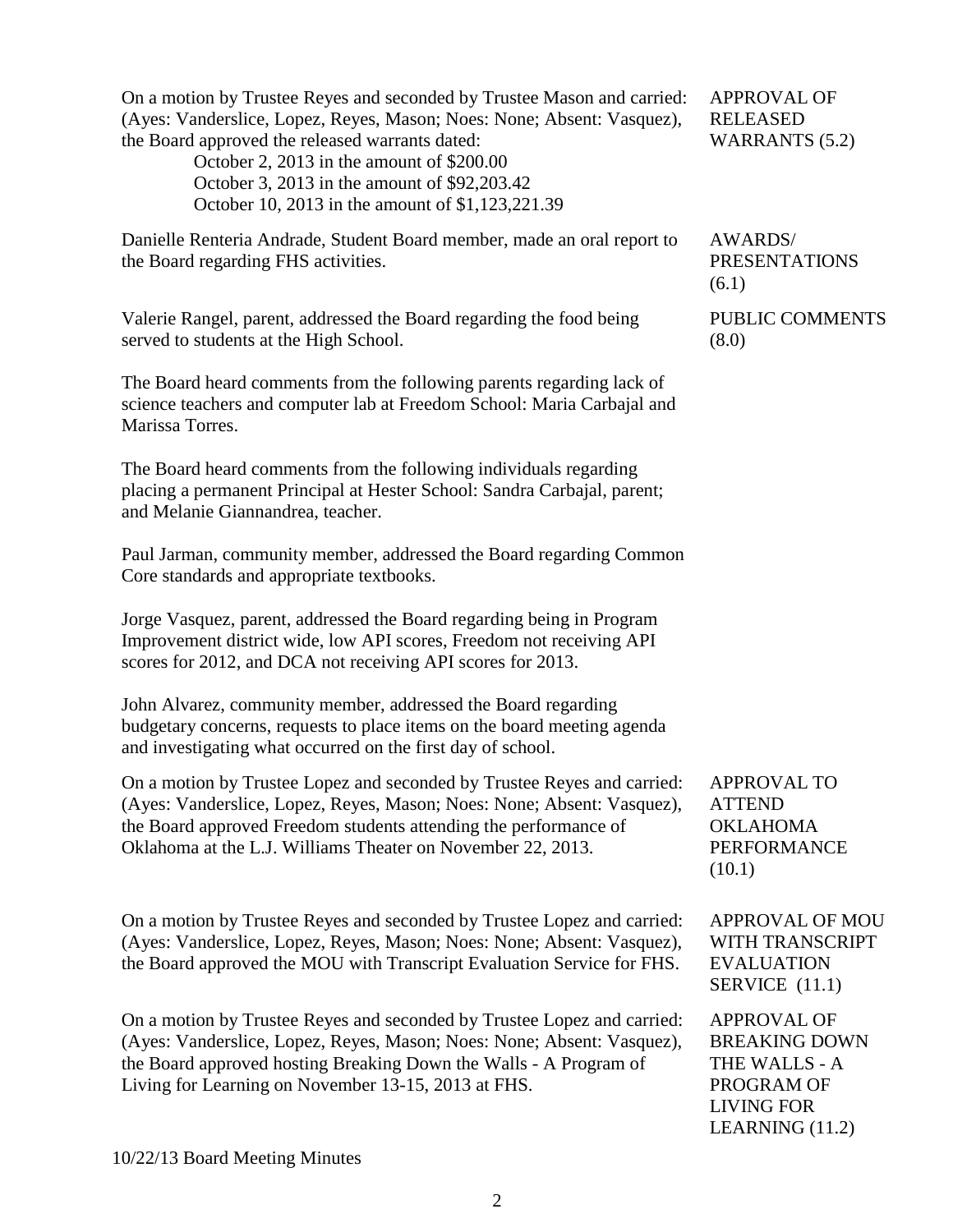| On a motion by Trustee Lopez and seconded by Trustee Mason and carried:                                                                                                                                                                                                                                                                                                                                                              | <b>APPROVAL OF</b>                                                        |
|--------------------------------------------------------------------------------------------------------------------------------------------------------------------------------------------------------------------------------------------------------------------------------------------------------------------------------------------------------------------------------------------------------------------------------------|---------------------------------------------------------------------------|
| (Ayes: Vanderslice, Lopez, Mason; Noes: Reyes; Absent: Vasquez), the                                                                                                                                                                                                                                                                                                                                                                 | <b>CLEAR SUMMIT</b>                                                       |
| Board approved the CLEAR Summit on October 25, 2013 in Fresno, CA.                                                                                                                                                                                                                                                                                                                                                                   | (12.1)                                                                    |
| Superintendent Luna made a PowerPoint presentation regarding Program<br>Improvement.                                                                                                                                                                                                                                                                                                                                                 | <b>PROGRAM</b><br><b>IMPROVEMENT</b><br><b>PRESENTATION</b><br>(12.2)     |
| On a motion by Trustee Lopez and seconded by Trustee Mason and carried:                                                                                                                                                                                                                                                                                                                                                              | <b>APPROVAL OF</b>                                                        |
| (Ayes: Vanderslice, Lopez, Reyes, Mason; Noes: None; Absent: Vasquez),                                                                                                                                                                                                                                                                                                                                                               | PERSONNEL ITEMS                                                           |
| the Board approved the personnel items as per the Board transmittal form.                                                                                                                                                                                                                                                                                                                                                            | (13.1)                                                                    |
| Consideration was given to items that the Governing Board wished to have<br>placed on the agenda for the next meeting.                                                                                                                                                                                                                                                                                                               | <b>CONSIDERATION OF</b><br><b>ITEMS FOR NEXT</b><br>MEETING $(14.1)$      |
| James Lohry, Director of Food Services, made an oral report regarding                                                                                                                                                                                                                                                                                                                                                                | <b>FOOD SERVICES</b>                                                      |
| Food Services.                                                                                                                                                                                                                                                                                                                                                                                                                       | REPORT (15.1)                                                             |
| On a motion by Trustee Lopez and seconded by Trustee Reyes and carried:                                                                                                                                                                                                                                                                                                                                                              | <b>APPROVAL OF</b>                                                        |
| (Ayes: Vanderslice, Lopez, Mason; Noes: None; Absent: Vasquez;                                                                                                                                                                                                                                                                                                                                                                       | <b>BUDGET REVISION</b>                                                    |
| Abstentions: Reyes), the Board approved Budget Revision #3.                                                                                                                                                                                                                                                                                                                                                                          | #3(15.2)                                                                  |
| On a motion by Trustee Lopez and seconded by Trustee Reyes and carried:                                                                                                                                                                                                                                                                                                                                                              | <b>APPROVAL OF</b>                                                        |
| (Ayes: Vanderslice, Lopez, Reyes, Mason; Noes: None; Absent: Vasquez),                                                                                                                                                                                                                                                                                                                                                               | <b>FOGGY DAY</b>                                                          |
| the Board approved the Foggy Day Schedule.                                                                                                                                                                                                                                                                                                                                                                                           | SCHEDULE (16.1)                                                           |
| Future regular board meetings will be held on November 12, 2013 and                                                                                                                                                                                                                                                                                                                                                                  | <b>FUTURE MEETING</b>                                                     |
| December 10, 2013.                                                                                                                                                                                                                                                                                                                                                                                                                   | <b>DATES</b> (17.1)                                                       |
| The Board adjourned to closed session at 8:24 p.m. to discuss: Public<br>Employee Discipline/Dismissal/Release (Government Code section 54957);<br>and Conference with Labor Negotiator (G.C. 54956.7). It is the intention of<br>the Board to meet in closed session to review its position and to instruct its<br>designated reps: Agency Designated Representative: Christina Luna and<br>Jason Kaff; Name of Organization: CSEA. | <b>CLOSED SESSION</b><br>(20.0)                                           |
| The Board returned to open session at 9:38 p.m.                                                                                                                                                                                                                                                                                                                                                                                      | <b>OPEN SESSION</b>                                                       |
| On a motion by Trustee Lopez and seconded by Trustee Mason and carried:<br>(Ayes: Vanderslice, Lopez, Reyes, Mason; Noes: None; Absent: Vasquez),<br>the Board accepted the resignation of Employee #8658.                                                                                                                                                                                                                           | <b>ACCEPTANCE OF</b><br><b>RESIGNATION OF</b><br>EMPLOYEE #8658<br>(21.1) |
| On a motion by Trustee Lopez and seconded by Trustee Mason and carried:                                                                                                                                                                                                                                                                                                                                                              | <b>ACCEPTANCE OF</b>                                                      |
| (Ayes: Vanderslice, Lopez, Reyes, Mason; Noes: None; Absent: Vasquez),                                                                                                                                                                                                                                                                                                                                                               | <b>CSEA PROPOSAL</b>                                                      |
| the Board accepted the CSEA proposal as presented.                                                                                                                                                                                                                                                                                                                                                                                   | (21.2)                                                                    |
| On a motion by Trustee Lopez and seconded by Trustee Reyes and carried:<br>(Ayes: Vanderslice, Lopez, Reyes, Mason; Noes: None; Absent: Vasquez),<br>the Board adjourned the meeting at 9:41 p.m.                                                                                                                                                                                                                                    | <b>ADJOURNMENT</b><br>(22.0)                                              |

10/22/13 Board Meeting Minutes